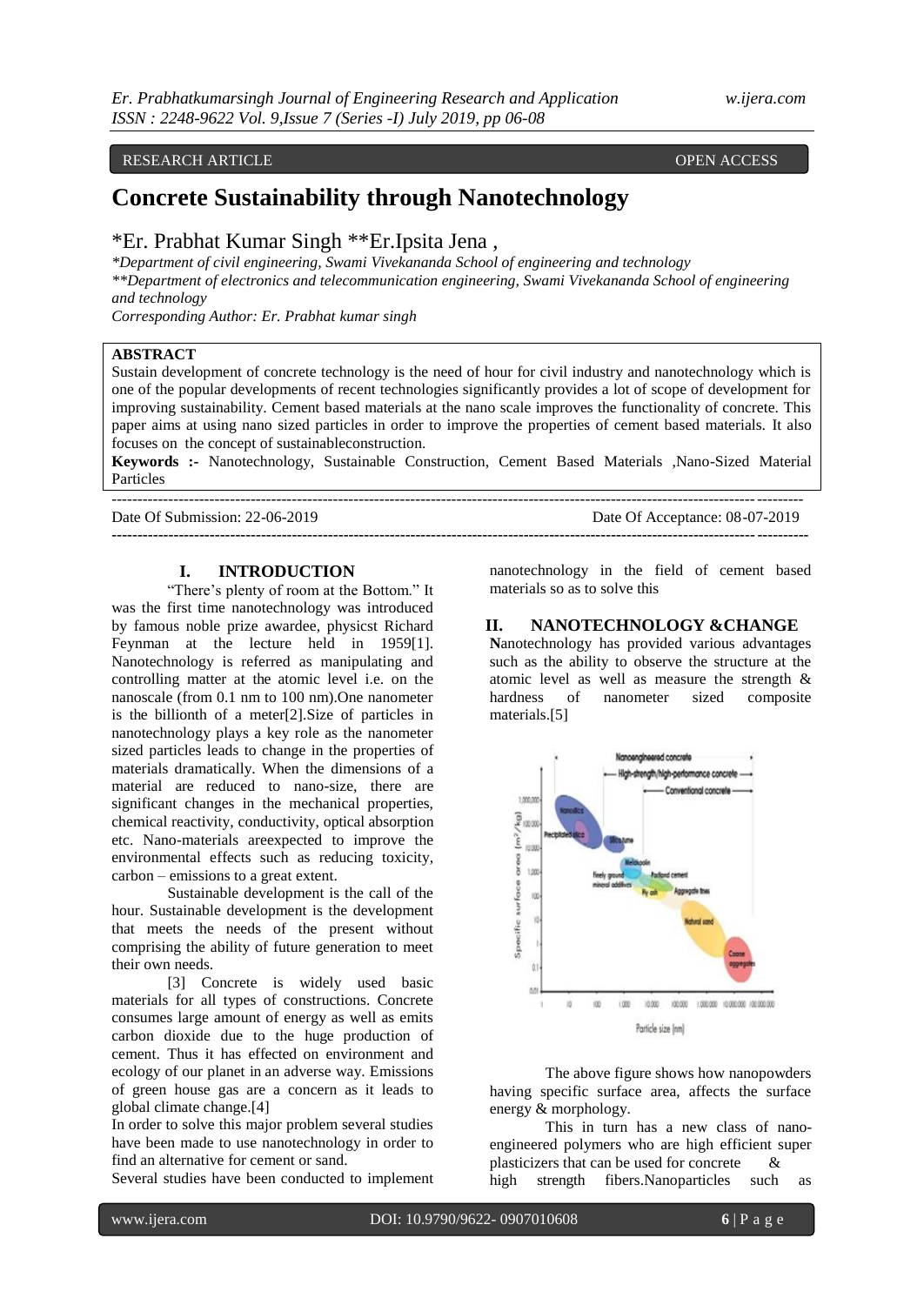silicawhen problem. Attempts have been made to substitute cement or sand as their increased use affects the environment .This paper focuses on the used raw materials in nanoscale to improve the properties of the cement based materials and highlighting the role of nano technology in sustainable construction of building.

added to polymer & concrete develops high performance & self compact concrete with enhanced workability, strength, ductility & super plasticity behavior.

## **III. NANOTECHNOLOGY IN CONCRETETECHNOLOGY**

Recent studies have shown that mechanical strength increase as well as watercement ratio has reached to a stressed level which is to the limit. Therefore in order to improve the characteristics and sustainable concrete with enhanced properties, nano modification has opened up new dimensions of development. It is found that tensile strength of nano tubes is about 40 times that of steel fibre& their elasticity modulus is 5000 times that of steel. Hence nano modifications can significantly improve the surface properties, specific surface phase, high surface area etc. In case of concrete- polymer composites, it is found that if 10% of micro-polymers are added then polymers help in bridging the cracks and tensile strength obtained is 10 Mpa.If 1% of polymer is used, 15 MPa of tensile strength is obtained. It shows the effectiveness of adding nanopolymers.[2]

|                    | Structure |                                     | E, GPa  |    |
|--------------------|-----------|-------------------------------------|---------|----|
| Carbon<br>nanotube | graphite  | nm                                  | 1000    | 60 |
| Steel fibre        | Fe        | mm                                  | $0.2\,$ |    |
|                    |           |                                     |         |    |
|                    |           | atomic structure of carbon nanotube |         |    |



# **IV. NANO-MATERIALS IN CONSTRUCTIONINDUSTRY**

Recent research results have focused on improvementofstrength,durability,toughness,flexur al strength tensile of cement based materials. Using nano-cement in concrete mix causes modification and increases its effectiveness. Addition of copper nano- particles reduces the unevennesss of steel. Vanadium & molybdenum nano particles enhance the fracture problems. Adding  $TiO<sub>2</sub>$  in nano form to glass improves the self- cleaning, sterilizing and anti-fouling properties. Nano-meter thick coatings protect the concrete from corrosion, chemical reactions. Smart nano dust sensors can be used as wireless sensors in concrete mix can be used for studying the density, visocity, moisture content etc. Nano  $SiO<sub>2</sub>, Al<sub>2</sub>O<sub>3</sub>$  can be used to improve the strength and performance ofconcrete.[6&7]

Adding nano-silica to concrete increases visocity of concrete mix and fills in thevoids between the cement basedparticles. Production of Calcium Silicate Hydrate controls all mechanical & strength properties.It also improves the hydrationof cement due to high surface area of nanoparticles.

### **V. CONCLUSION**

The growing concern over Carbon dioxide emissions, global warning & ecological changes. This Nanotechnology in turn affects our environment and plays a significant role in saving energy, reducing resource as well as improve sustainability of construction of building materials. Nanotechnology still has a lot of scope that needs to be explored before its full fledged application for constructional purposes. Sustainablity is the major requirement of concrete &nano –technology is the future of concretetechnology.